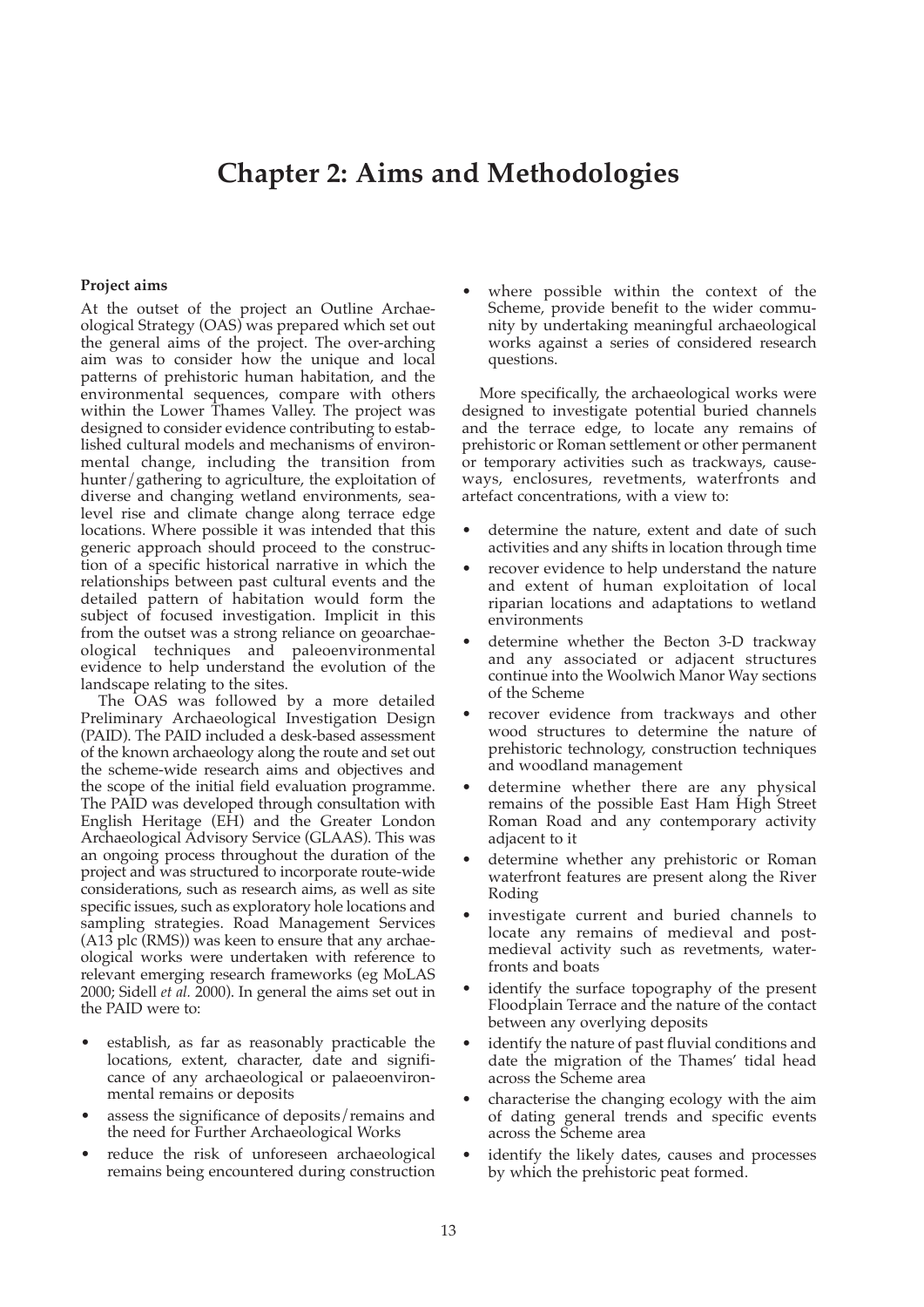Following the completion of the evaluation phases the following aims were defined for the mitigation works, each applicable to all three sites:

- to describe the sequence, timing and character of prehistoric cultural and related environmental events at each site
- to resolve the phasing of landscape development through facies definition
- to define within each phase the associations and spatial arrangement between related cultural stratigraphic units and groups of units
- to describe the cultural character of each stage of landscape development in terms of function and duration
- to describe a comprehensive structural sequence and identify the relationship between periods of cultural activity in order to identify priorities for specific enquiry
- to further define the resolution for dating and analysing cultural and environmental phases and events through the recovery of stratified cultural and environmental studies
- to determine whether the character and timing of late Mesolithic/early Neolithic activities in the Lower Thames floodplain provides insights on the adaptation/adoption of an agricultural subsistence base
- to consider if the construction of trackways to access the Lower Thames floodplain during the Bronze Age is related to processes of agricultural intensification and 'rituals of reproduction' on the adjoining terraces
- to consider whether local technological, social, ritual and economic strategies/adaptations were geared to mitigate/exploit circumstances related to environmental change
- to recover evidence for the mechanisms driving local environmental change, including climate change and relative sea level rise.

As the archaeology and sediment sequences recorded during the excavations were largely as expected from the previous work, the majority of the excavation aims remained relevant for the post excavation analytical stage. However, apart from *in situ* material retrieved from T15 at Woolwich Manor Way, only a small amount of evidence was retrieved from the late Mesolithic to early Neolithic period. It was therefore thought unlikely that much could be done 'to determine whether the character and timing of late Mesolithic/early Neolithic activities in the Lower Thames floodplain provides insights on the adaptation/adoption of an agricultural subsistence base'. Although a number of Bronze Age trackways were identified at Woolwich Manor Way and Movers Lane, only a relatively small section of each was uncovered. Without knowing the origin or destination, the potential 'to consider if the construction of trackways to access the Lower

Thames floodplain during the Bronze Age is related to processes of agricultural intensification and 'rituals of reproduction' on the adjoining terraces' is restricted. However, the trackways did offer the potential to investigate the technological aspects of their construction which allows comparison with other similar structures both in the Lower Thames and elsewhere.

### **Fieldwork**

#### *Evaluation*

The evaluation programme was split between two phases. Phase I comprised a series of 9 boreholes and 54 test pits (TPs) (Table 2.1). The aim of the investigations was to assess the potential for archaeological remains based on a description of the Holocene sedimentary facies and the characterisation of the local archaeological landscape at locations affected by the proposed construction of the A13. The fieldwork was carried out between August and November 2000.

The boreholes were drilled using a cable-percussion rig capable of drilling and casing to depths of more than 20m below ground level through a variety of sediments including made-ground, sand and gravel. Continuous sequences of U4/U100 cores were collected from suitable fine grained and organic sediments at each borehole location. Drilling was monitored at all times under the supervision of the project geoarchaeologist and a description of the sediments and sample locations recorded on pro-forma borehole description sheets.

Test pits were normally 3m x 2m in plan at their base, allowing for the insertion of sheet metal piles or shoring boxes. Access to some test pits, however, was limited where site constraints prevented the installation of shoring. All alluvial deposits were removed in spits no more than 150mm thick with organic deposits in spits of no more than 100mm. All spoil was carefully examined to recover samples of cultural material, by appropriately qualified personnel with experience of excavating alluvial sequences. Care was taken to identify deposits that may have resulted from human activity, or which displayed features indicative of human activity such as worked wood, charcoal horizons or the presence of midden or burnt mound material. Where a cultural horizon was identified during machining, machining ceased while the appropriate hand excavation, recording and sampling took place. The stratigraphic sequence in each test pit was recorded by the project geoarchaeologist and sampling was carried out as appropriate

The Phase II trial trenching comprised the excavation of 25 trenches and was intended to focus on those areas identified in Phase I to be of high archaeological potential (Table 2.1). The fieldwork was carried out at three junctions: Prince Regent Lane, Woolwich Manor Way and Movers Lane, between October 2000 and March 2001.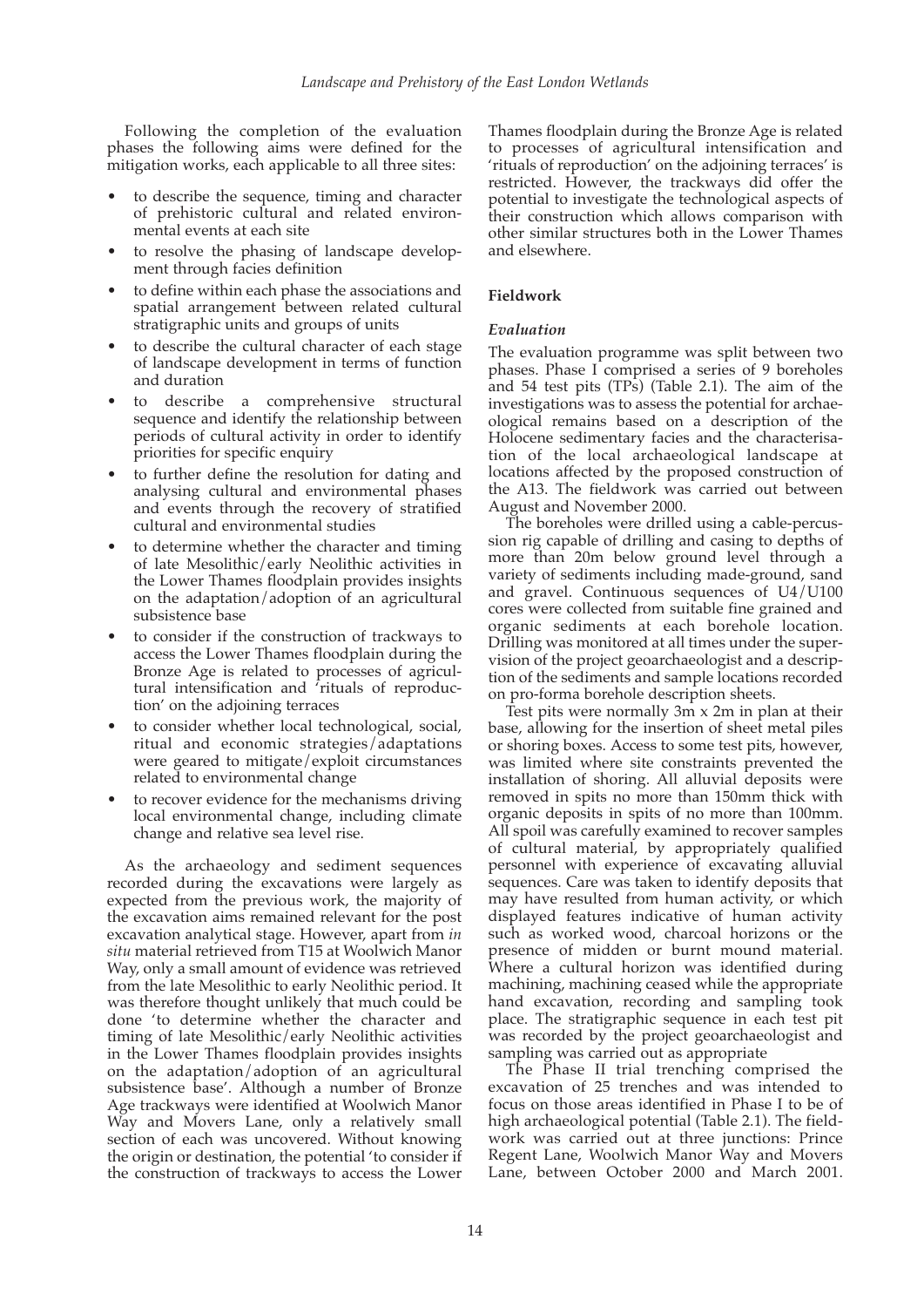| Route section               | Phase I<br>Site Code | No. test pits | No. boreholes            | Phase II<br>Site Code | No. trenches |
|-----------------------------|----------------------|---------------|--------------------------|-----------------------|--------------|
|                             |                      |               |                          |                       |              |
| A13 Ironbridge-Canning Town | TGW00                | 4             | $\overline{4}$           |                       |              |
| A13/A112 Prince Regent Lane | TGW00                | 18            | $\overline{\phantom{a}}$ | PGL00                 |              |
| A13/A117 Woolwich Manor Way | TGW00                | 16            |                          | WMW00                 | 6            |
| A13 Old Roding Bridge       | TGW00                |               | 5                        |                       |              |
| A13 Movers Lane             | TGW00                | 16            | $\overline{\phantom{a}}$ | MOE00                 | 12           |
| Totals                      |                      | 54            | 9                        |                       | 25           |

*Table 2.1 Summary of Phase I and II preliminary investigations*

Based on the results of the Phase I investigations and limited impact of the Scheme, no Phase II trenches were excavated at Ironbridge-Canning Town and Roding Bridge; further work was restricted to a watching brief during construction. The Phase II trenches varied in size depending on the area of the proposed construction impacts. Excavation was similar to the Phase I test pits. Modern overburden and alluvial deposits were removed by machine in spits until the first archaeological horizon was encountered. At this point machining ceased while the appropriate hand excavation, recording and sampling took place. Edge support was achieved by a combination of stepping and shoring techniques.

#### *Excavation*

Phase III Further Archaeological Works comprised a series of open area excavations targeted on archaeological deposits within the limits imposed by construction impacts. At Prince Regent Lane this was conducted by cofferdam excavation at Freemasons Road Underpass (Areas A and B) to excavate the Bronze Age timber piled structure identified during the evaluation. The fieldwork was carried out between October and November 2001. Excavations at Woolwich Manor Way in May 2002 consisted of two small trenches (Areas 1 and 2) to the west of the junction to mitigate the impact of flyover abutments on a series of Bronze Age brushwood trackways. Mitigation work at Movers Lane between August and October 2001 included two open area strips (Areas 2 and 3), located to the east and west of the junction to excavate prehistoric activity on the terrace gravels and the brushwood trackways identified during the Phase II works. A watching brief during construction was also maintained on earthworks at Ironbridge-Canning Town, Prince Regent Lane, Woolwich Manor Way and Movers Lane.

#### **Geoarchaeological and palaeoenvironmental investigations**

## *The facies-based approach to sediment recording*

Throughout all fieldwork stages a facies-based approach was adopted towards the recording of sediment sequences. Sedimentary facies are a unique set of characteristics that relate to individual environments of deposition. Differing environments, in which sedimentation processes vary, will develop unique sets of traits that change across the landscape as the processes responsible for the sequence of development change. Consequently if analogy is used to link processes observable in modern environments to sets of properties of sediments, we can use this information to infer past conditions. The suite of sedimentary characteristics selected for inquiry can also be designed to reveal cultural components or signatures. This information can be subsequently used to describe the nature of the depositional environments, establish archaeological data potential (preservation and survival) and infer the nature of the generic landscapes of archaeological relevance, with particular reference to broader patterns of land-use.

This approach to recording sedimentary units developed as a practical reaction to the integration of

*Table 2.2 Summary of Phase III investigations*

| Route section                                           | Contractor         | Site Code | Area             |
|---------------------------------------------------------|--------------------|-----------|------------------|
| A13/A112 Prince Regent Lane (Freemasons Road Underpass) | PCA/Gifford        | FRU01     | Area A<br>Area B |
| A13/A117 Woolwich Manor Way                             | PCA/Gifford        | WMA02     | Area 1<br>Area 2 |
| A <sub>13</sub> Movers Lane                             | Wessex Archaeology | RIR01     | Area 2<br>Area 3 |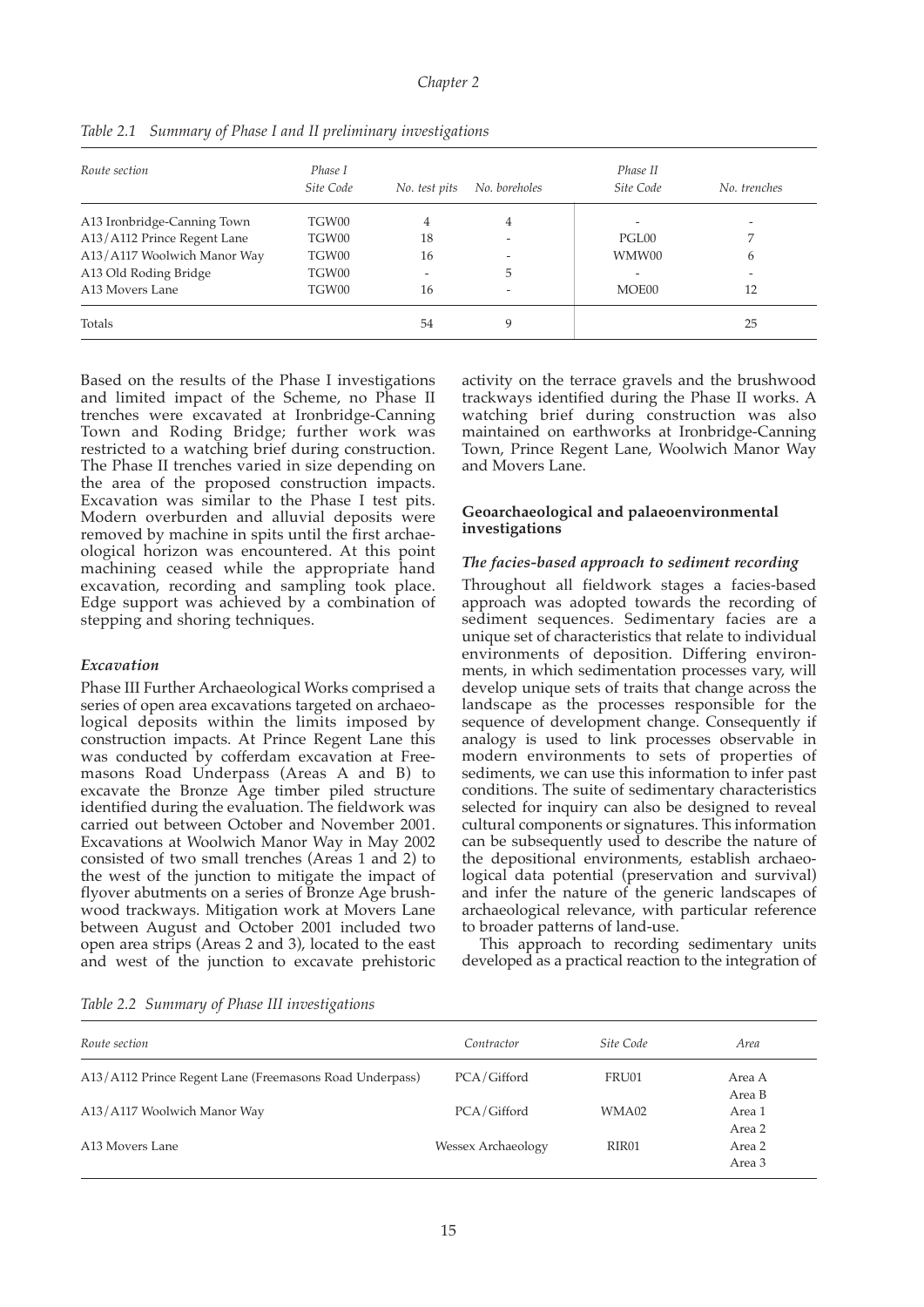borehole and geotechnical test pit data with archaeological purposive trenching information, as well as the realisation that sedimentological data can significantly enhance interpretation of site specific cultural events and improve the resolution for cultural narratives across all timeframes. The facies approach also offers an opportunity to understand former landscape dynamics and provides a framework for the study of cultural processes at the sub-regional level. This relies on four key objectives: deposit characterisation, stratigraphy and chronology, describing landscape diversity and function, and understanding landscape processes. These incorporate the objectives set out in the Outline Archaeological Strategy. The primary focus of the geoarchaeological elements of the project was therefore to characterise the environments of deposition and specifically to look for evidence of pedogenesis, indirect evidence for human activity and degree of bioturbation.

In order to achieve these aims there was a need to accurately describe the sediment bodies (contexts) using standard terminology and make observations containing correct information to infer past environments. The strategy therefore considered five key requirements:

- 1 sediment context and resolution, in particular the vertical/lateral sediment sequences and spatial relationships between structures and adjacent deposits
- 2 an objective description of deposits to provide initial deposit characterisation
- 3 facies type assignment as the basis for primary interpretation
- systematic sampling across vertical and lateral sequences at a number of points within the unit
- 5 sampling of a wide area, not just areas of interest, including 'off-site' contexts and avoiding sampling only 'problem' deposits.

The methodology of the initial investigations and assessment phases was specifically designed towards developing problem orientated analysis with explicit identification of the problem to be analysed. A process of informed interpretation was adopted where the interpretation of recovered structures, artefacts and similar was considered in light of the whole site. Adoption of a context only recording strategy was considered inappropriate because of four key weaknesses commonly encountered in archaeological recording strategies:

- the lack of separation of pre-depositional, depositional and post-depositional attributes during context recording
- 2 a lack of clear criteria by which man-made stratigraphies can be separated from natural stratigraphies
- 3 limited recording of sedimentological structures

on site at a within context and between context scale

4 limited separation of descriptive and interpretative terminologies.

A dual approach to the recording of on-site stratigraphy was agreed. A standard archaeological recording system was used in addition to detailed geoarchaeological recording of selected site areas. This is an appropriate response to complex stratigraphies containing both anthropogenic signatures and natural processes. This dual system was coordinated through the use of summary proformas. The methodology involved the description of sediment units using standard geological terminology (Jones *et al.* 1999). These descriptions were used to define provisional sediment facies types that were further detailed following assessment. The facies types were identified after examination of Phase I test pit data, prior to more extensive trenching during Phases II and III. Further laboratory assessment was carried out before and during Phase II works creating a dual feedback mechanism, allowing further resolution of objectives both on and off site. The sediment descriptions for a representative profile of each test pit and evaluation trench was presented in the assessment report for each site, along with preliminary correlation of facies types and cross sections where appropriate.

#### *On-site sampling and assessment*

Systematic sampling across vertical and lateral sequences was undertaken at a number of locations at each site. The methodology was devised to sample a wide area including 'off-site' contexts, not just areas of interest or 'problem' deposits. In general the Phase I works focused on collecting column samples for reconstructing the environmental history of the area and enhancing identification of facies types. During the Phase II evaluations and Phase III excavations column and bulk samples were collected to provide an immediate landscape context for archaeological deposits.

A range of materials was examined during the site assessment stages from a representative series of deposits. This provided preliminary information on preservation levels, environments of deposition and changes in hydrology, local and regional vegetation patterns as well as evidence for agricultural practices and the exploitation of natural resources. Sedimentological work included determination of organic content, carbonate presence, phosphate-P levels, magnetic susceptibility and  $\frac{1}{2}$ lead $\frac{7}{2}$ inc $\frac{1}{2}$ copper content. The biological remains examined included pollen, plant macrofossils, insects, diatoms, foraminifera and ostracods.

#### *Laboratory analysis*

The results and recommendations from the individual site assessments were incorporated into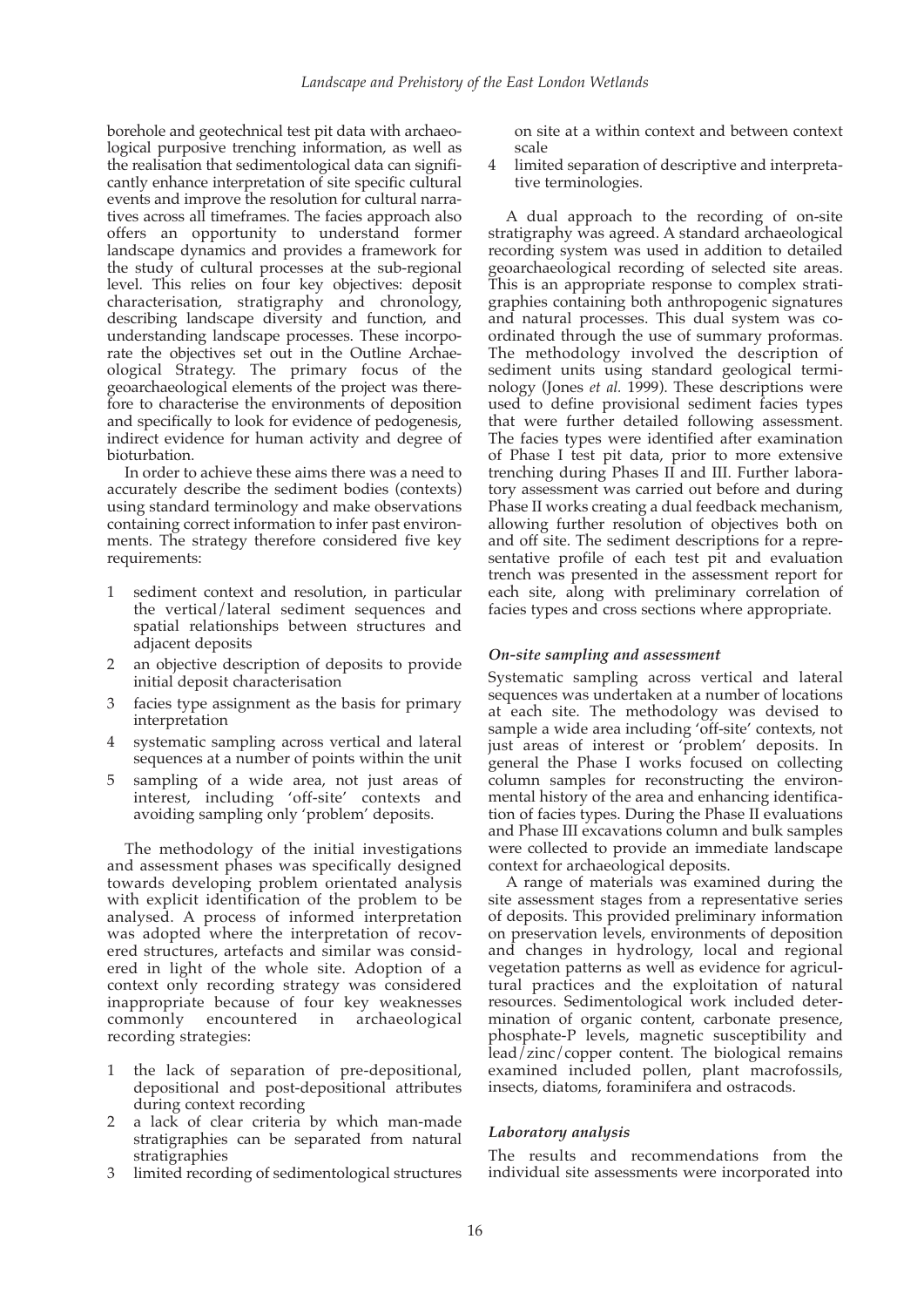the post-excavation project design and were considered in terms of both the site and schemewide research objectives.

#### *Sediments*

In addition to the characterisation work carried out during the assessment stages, further analytical work on the sediments targeted horizons associated with key phases of activity. Properties investigated included soil chemistry, micromorphology (thin section analysis) and magnetic susceptibility. These were used to characterise the surface of the weathered sands/land surface associated with early Neolithic artefact scatters at Woolwich Manor Way and the Bronze Age artefact scatters at Movers Lane. Also examined were sediments directly associated with the Bronze Age trackway sequences at Woolwich Manor Way and Movers Lane, along with burnt mound material sampled at the latter site.

### *Macroscopic plant remains and insects*

Evidence of the local vegetation associated with the archaeological remains has been gained primarily from analysis of macroscopic plant remains and insects. These provide complimentary information to that gained through the study of pollen, which largely relates to the regional environment. Results at the assessment stage showed that the vast majority of the waterlogged plant remains represented wild habitats and therefore the bulk of the information obtained from these samples relates to the environmental character of the area rather than the nature of human activities. Individual plant and insect assemblages, however, in conjunction with artefactual evidence from the same samples, provided some evidence pertaining to the possible use of particular features. In total, 32 samples were submitted for the full analysis of plant remains and 13 were submitted for full insect analysis.

Charred plant remains recovered from samples have helped to elucidate the nature of the activities on the site, the wider resource base and nature of the woodland and woodland management. It had also been hoped that the plant remains would provide some information on the wider agricultural economy; however only sparse assemblages of cereal grains and associated weeds of cultivation were recovered along the route making the potential to achieve this aim difficult. In total nine samples were recommended for further work based on preservation and the archaeological significance of the associated contexts. Identification of charcoal was used to define the nature of the local woody taxa (for example to investigate whether scrub or mature woodland was present, augmenting information from both pollen and waterlogged wood) and more explicitly to define the exploitation of trees and other woody species. Management of the woodland may be elucidated from the charcoals, waterlogged wood and pollen. Nine samples were submitted for full charcoal analysis.

## *Pollen*

Analysis of pollen provides data not only on the local vegetation but on the wider regional landscape. For the analysis, the most complete sequences with the best pollen preservation were targeted (as determined at assessment), particularly the peats and organic deposits which spanned long time periods and those containing clear evidence for environmental change. Short sequences associated with the trackways were also included; in conjunction with other environmental analyses it was hoped that the pollen could help to elucidate the environment of, and possible reasons for, their construction. In total five sequences were analysed, one from Freemasons Road Underpass (the sump sequence), two from Woolwich Manor Way (TP1 and trackway 2/14, Area 2) and three from Movers Lane (TP39 channel deposits and trackway 5268, Area 3).

## *Diatoms, ostracods and foraminifera*

Diatoms, ostracods and foraminifera can provide information related to environments of deposition and changes in hydrological regimes. However, assessment indicated that preservation of these microfossils was very variable at the sites along the scheme and was particularly poor with regard to ostracods and foraminifera. In many cases it was considered that further detailed work would not provide significant additional information beyond what was achieved at the assessment stage. However, two sequences from Woolwich Manor Way (TP1 and Area 2) were submitted for further diatom analysis, based on the better preservation of these microfossils at this site. Additional samples from palaeochannel deposits at Movers Lane recommended at assessment for further ostracod and foraminifera work could not be investigated due to deterioration of the monolith samples in the intervening period.

## *Recording and sampling of waterlogged wood and timber structures*

The investigation area is very low lying, well below 5m OD, with generally high water tables and dominated by recent alluvial deposits overlying bands of peat, alluvium, sands and gravels. Thus preservation of timber and roundwood structures dating from the industrial age back to at least later prehistory was expected at the outset. However, due to chance and very limited development of the wet marsh pastures up until Victorian times, the worked wood found was of later prehistoric date, without any historic material. Indeed, previous archaeological work in this region, carried out by the now defunct Passmore Edwards Museum, the Newham Museum Service, Pre-Construct Archaeology and Museum of London Archaeology, has shown that a range of roundwood trackways, fence lines and simple wooden 'platforms' have survived (Meddens 1996). By far the majority of the dated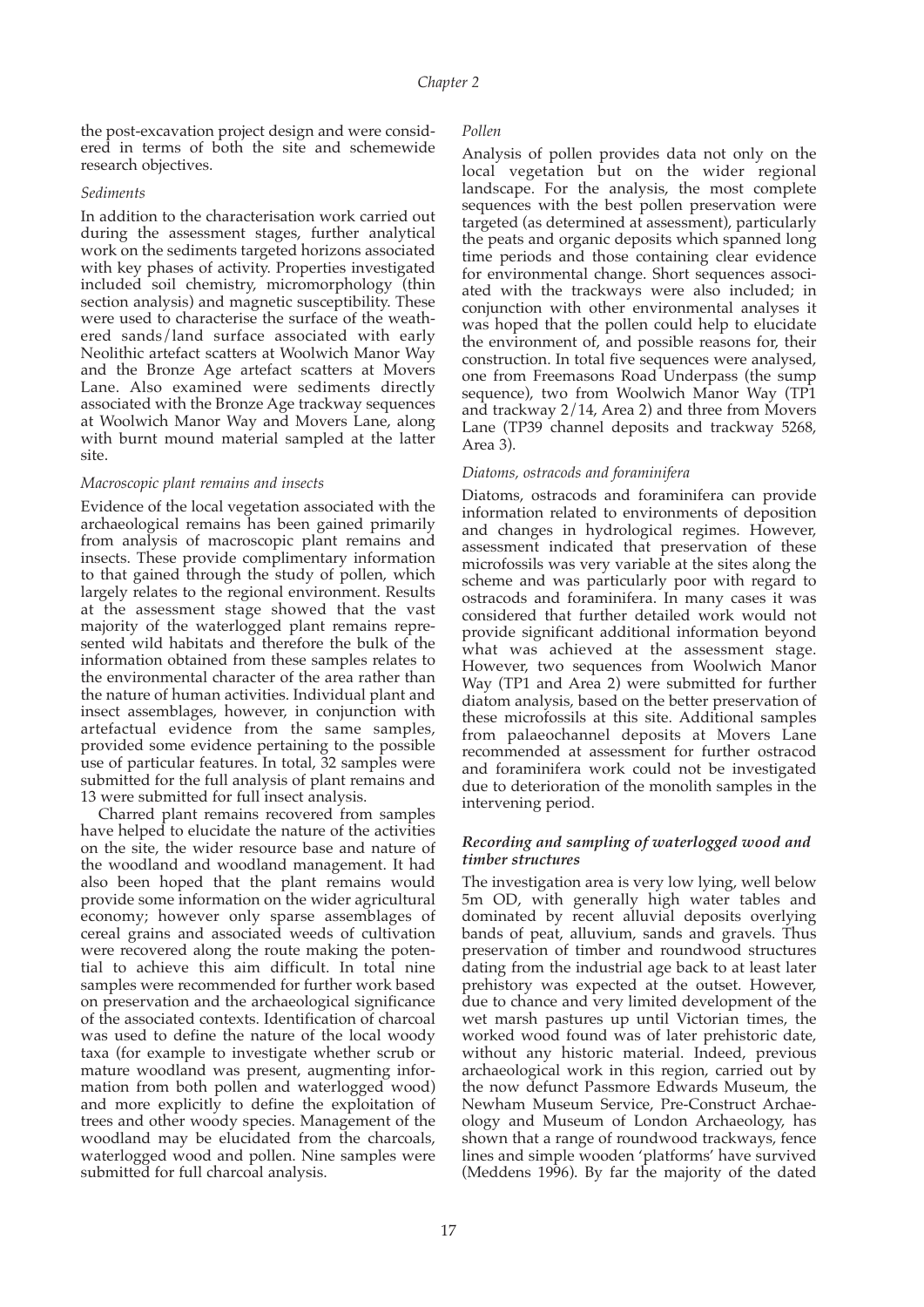woodwork has proved to be of the Bronze Age period. The archaeological work prior to the A13 project indicated that some areas were likely to have been zones of particularly intense prehistoric activity where structures such as trackways were very likely to occur, for example in the Beckton area (Meddens 1996, 327). It is important to note that no current form of remote sensing device can locate such structures below ground; the thick clay-silt, estuarine deposits completely hide what lies below, except where found along the Thames foreshore, truncated by modern tidal action.

It is generally clear that woody materials were the main structural materials used in the changing built environments of British prehistory, from houses to livestock fences, boats and much portable equipment. This is particularly true in an area like Greater London where there is very little building stone. Wooded environments of various types formed much of the backdrop to human activity in the area in later prehistory, but very little evidence survives of the use of wood or the nature of the woodlands on typical decayed, 'dryland' excavations. Consequently archaeologists working in a wetland zone such as the Thames floodplain are obliged to extract as much information as possible from the wood found preserved there. Much of the information gained relates not just to the wetlands but also to the the drier hinterland, where such evidence no longer exists. Since there is much modern development in this area of East London the wetland resource will inevitably diminish (through de-watering for example). This, then, is also a key reason for detailed recording while the material still survives.

The approach used for the investigation and recording of the waterlogged woodwork is broadly compatible with that laid out by English Heritage (Brunning 1996). As is established practice in the field of prehistoric wetland archaeology (Coles and Orme 1980a) the wooden structures were exposed as fully as they could be within the limits of the excavation area. Then, either the whole of a small structure or a fully representative area of a larger feature was dismantled, following which the material was recorded and sampled in detail offsite. Occasionally severe weather or safety considerations limited access to the woodwork and so precluded detailed recording. Indeed, the very narrowness of the excavation trenches presented some problems in the interpretation of some of the trackway structures. The ancient woodworking specialist for the project (D. Goodburn) provided on-site advice about the interpretation, broad dating, excavation, sampling and recording of the woodwork uncovered. Site plans were made at 1:20 with some details at 1:10. Standard section drawings were also made of box sections around some *in situ* piles and stakes, and general photographs were taken. Following excavation the selected worked or 'possibly worked' wooden items were washed, closely examined and proforma

'timber sheets' filled out for those that proved to be worked. Naturally deposited wood, fragments of bark and very repetitious worked items such as abraded small wood chips were simply listed briefly and discarded, unless there was a specific need to document their non-artefactual nature. A large proportion of the lifted clearly worked material was also drawn in detail on gridded film by the specialist, highlighting technical details such as tool marks. Finally, a subset of the worked material was also photographed off-site in several formats.

A full representative sample of the worked roundwood from each investigated area was sampled for microscopic wood species identification (Barnett in Appendix 3), except for small items clearly of yew, which has visually diagnostic features even in small diameters. The larger roundwood and small amount of material split from larger logs ('timber') was sampled for wood species identification if the material did not have clear diagnostic features. In some cases a small number of samples which had been identified by a specialist were included to act as an independent check on the veracity of the visual species determinations. Most of the unidentified material was of alder, a much used wetland tree. Thus, it is important to note that the species identification tables in Appendix 3 mainly concern roundwood and somewhat under represent the oak, ash, elm and yew that were found. Slices were taken for tree-ring studies when the parent timbers appeared to have over 45 annual rings and to be from one of the oaks or yew. Samples for radiocarbon dating were taken from young roundwood or the outer parts of larger material which contain the youngest carbon, most representative of the date of cutting.

At several stages during the project the issue of dating and changes in date ranges due to the development of more refined dating methods was discussed. As tree-ring chronologies are extended back in time and ever closer radiocarbon dating of later prehistoric woodwork becomes possible, this becomes an important issue as sites, and their woodworking attributes, can be more closely compared than was true when the A13 project was initiated. Of particular significance is the closer dating of early tool marks indicating when changes in woodworking toolkits took place. The adoption of metal tools was crucial, enabling a much greater range and extent of woodworking to become possible in the lifetime of one woodworker. The impact of the seemingly rapid adoption of the new, much more effective tools must have been widespread, leaving a large imprint on pollen and other environmental sequences. The conversion of wildwood into forms of managed woodland such as woodpasture and eventually arable land must have been much accelerated by the introduction of the new tools. Recent work on a number of projects shows that the earliest use of metal axes can now be pushed back to around 2500 BC, with tree-ring